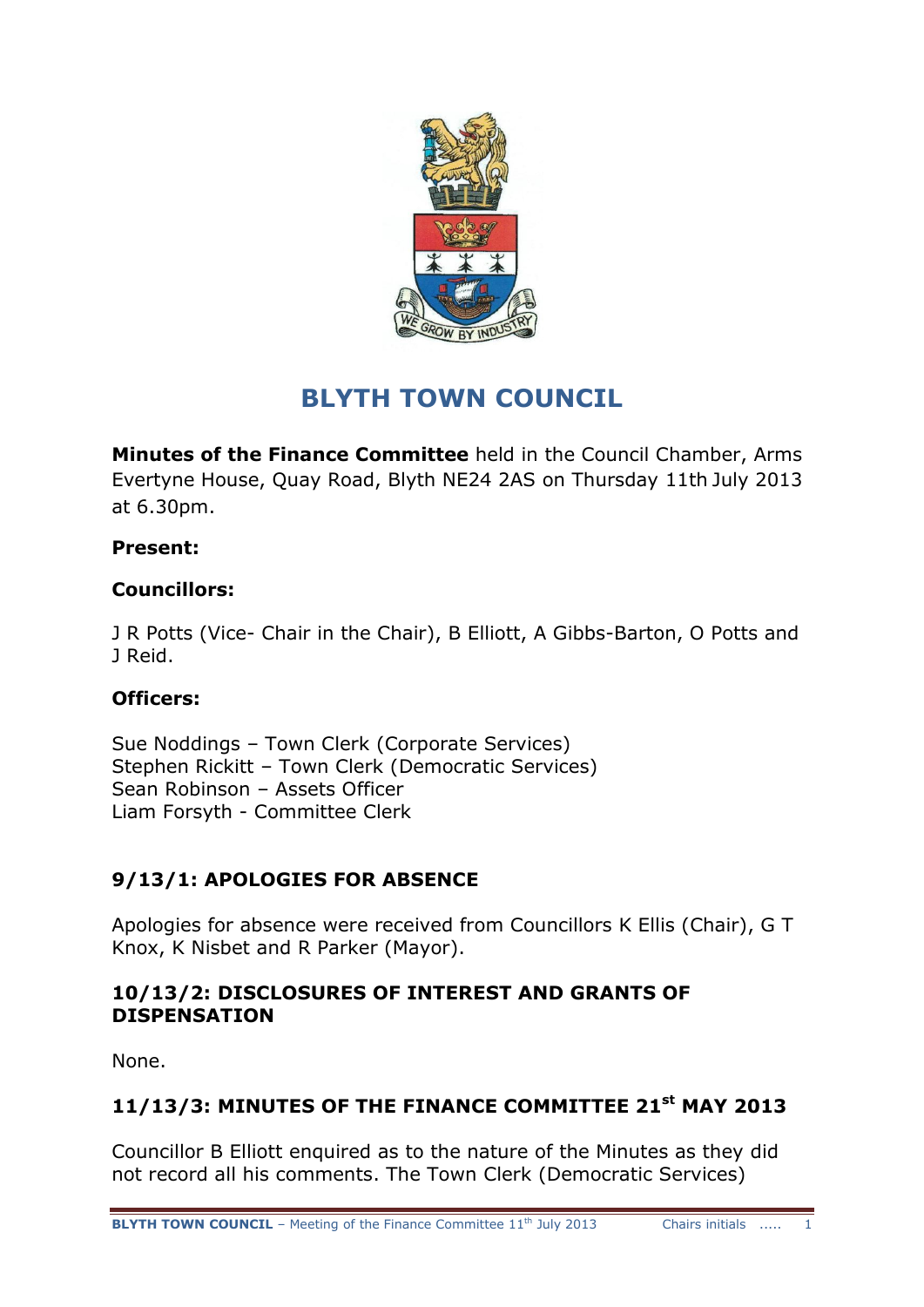commented that the Minutes of any Town Council Meeting reflect a record of the decisions made rather than a transcript of proceedings. Councillor B Elliott further commented that from Minutes from the  $21<sup>st</sup>$  May 2013, his comments may be misconstrued. He wished to clarify the Minutes in order to read that his concerns raised were focused on the allocation of County Councillor's small scheme allowance rather than the Briardale Community Centre. The Committee agreed to revise the draft Minutes by the deletion of "Briardale Community Centre" in the first paragraph of minutes 3, and the substitution of "Northumberland County Council's Small Schemes Funding". **Action: LF**

Councillor J R Potts noticed that concerns raised regarding the website from the previous Minutes have been addressed and the operation of the website is now fully in house and operated by the Administration Officer and the Committee Clerk.

Councillor J R Potts also enquired whether there had been any progress on gaining a break down invoice from the County Council regarding the gateway feature at South Beach Roundabout. The Town Clerk (Corporate Services) commented that she had experienced issues with getting in contact with the Landscape Architect as she is no longer with the County Council. Councillor J R Potts noted that it appeared that the lighting had been installed and replacement planting was present. It was **AGREED**  that this was to go to the Assets Committee and that the Assets Officer would chase this up.

The Minutes were therefore passed as a true record of the Meeting held on the  $21^{st}$  May 2013 subject to amendment.

# **12/13/4: UPDATE ON THE FINANCIAL REPORTS**

## 4.1 Update on the Investment Accounts

The Town Clerk (Corporate Services) commented that the Investment Accounts remained unchanged and was seeking clarification and developments from the agreed sub-committee. Councillor J R Potts expressed disappointment that a Meeting had not been arranged in order to arrange the investments. The Town Clerk (Corporate Services) noted that she was to seek a meeting of the sub-committee in order to progress.

#### 4.2 Update on Management Control Reports

The Town Clerk (Corporate Services) provided an outline of the Management Control Reports and noted that forecast, income expenditure should be a separated column in order to avoid confusion.. It was noted that this was designed to support greater clarity and best display the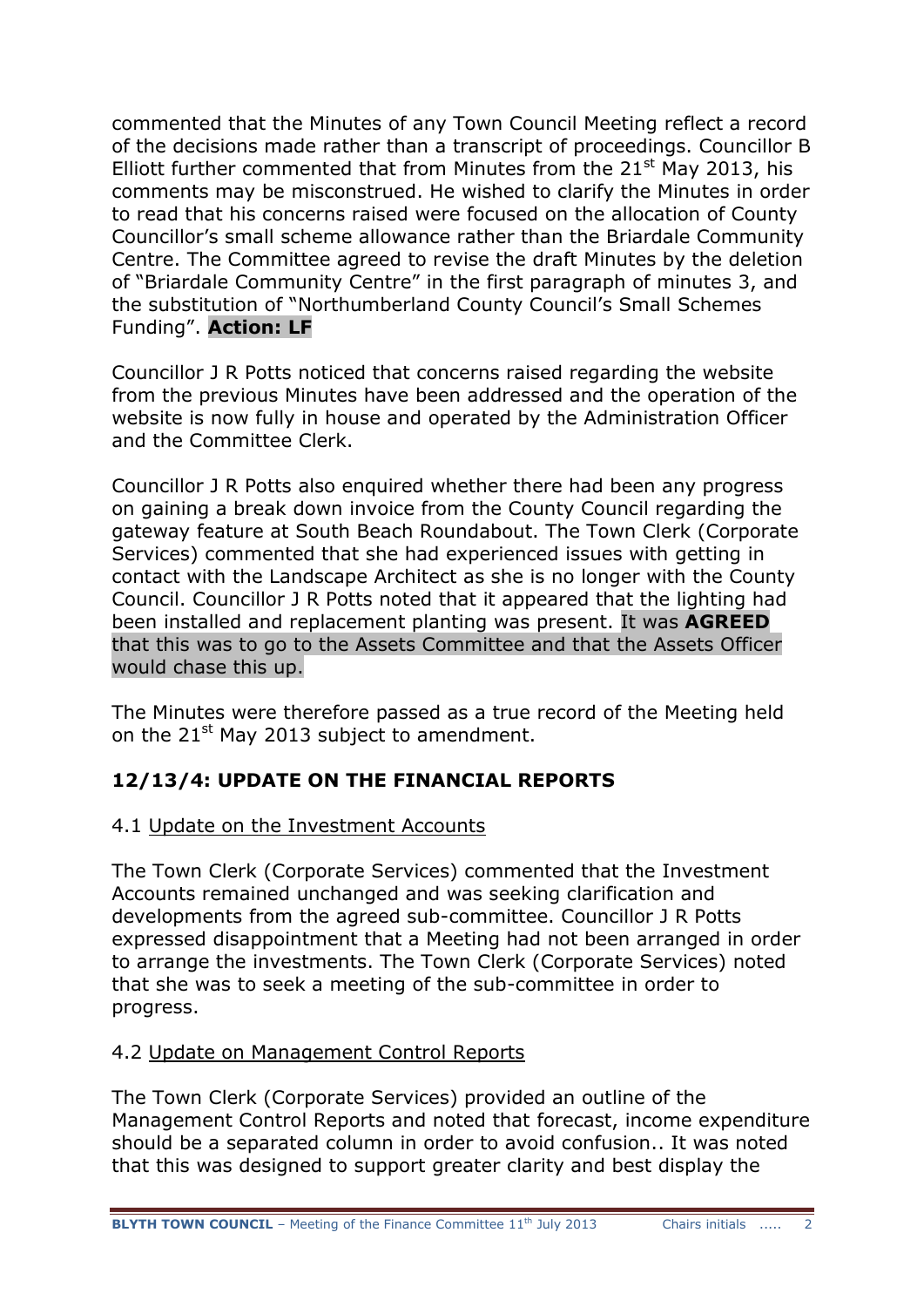precept payments. Councillor J R Potts noted that forecast, income, expenditure should be separated column in order to avoid confusion. **Action: SN.**

#### 4.3 Committee Spending Review

Councillor J R Potts commented that Finance Committee need to look at the previous accounts in order to clarify but also fully acknowledge any previous overspends and underspends.

Councillor B W Elliott noted that he was seeking clarification on the figures presented and the allocations and dates. Councillor J R Potts noted that the budget process started in September, and wished to note that the aforementioned issues regarding the need to split the columns provides misleading figures and is to be adjusted. Councillor A Gibbs-Barton noted that the precept is received in two parts and this must be acknowledged when inspecting the finances.

Councillor B W Elliott commented that if not amended the Council may need to go back to refocus and clarify the precept. Councillor J R Potts outlined the current situation of the Precept received by Blyth Town Council and the Government rule changes that have altered Council Benefit Allocation. It was also noted that a grant was provided to most parishes, also that some money remained in balances, and there was also income from Allotment rents.

Councillor A Gibbs-Barton commented that perhaps a clearer picture of the accounts could be gained from examining the second line downwards and noted that the variance is what is unspent from the budget. The Town Clerk (Democratic Services) also commented that any money not spent from Section 106 funds is also to be added to the equation and such a situation could allow the Town Council to decide to lower its precept.

Councillor B W Elliott enquired whether there could be a possible situation where the Town Council could be unable to meet its costs. The Town Clerk (Democratic Services) commented that this can not happen as the Town Council is a statutory body and any warning signs would be raised from auditor checks.

Councillor B W Elliott commented whether an individual breakdown was available. Councillor J R Potts commented that the Accounts are reconciled individually every month but noted that the June accounts have not been completed as of the date of this Meeting. It was also noted that on the Budget/Actuals sheet that every item is coded individually.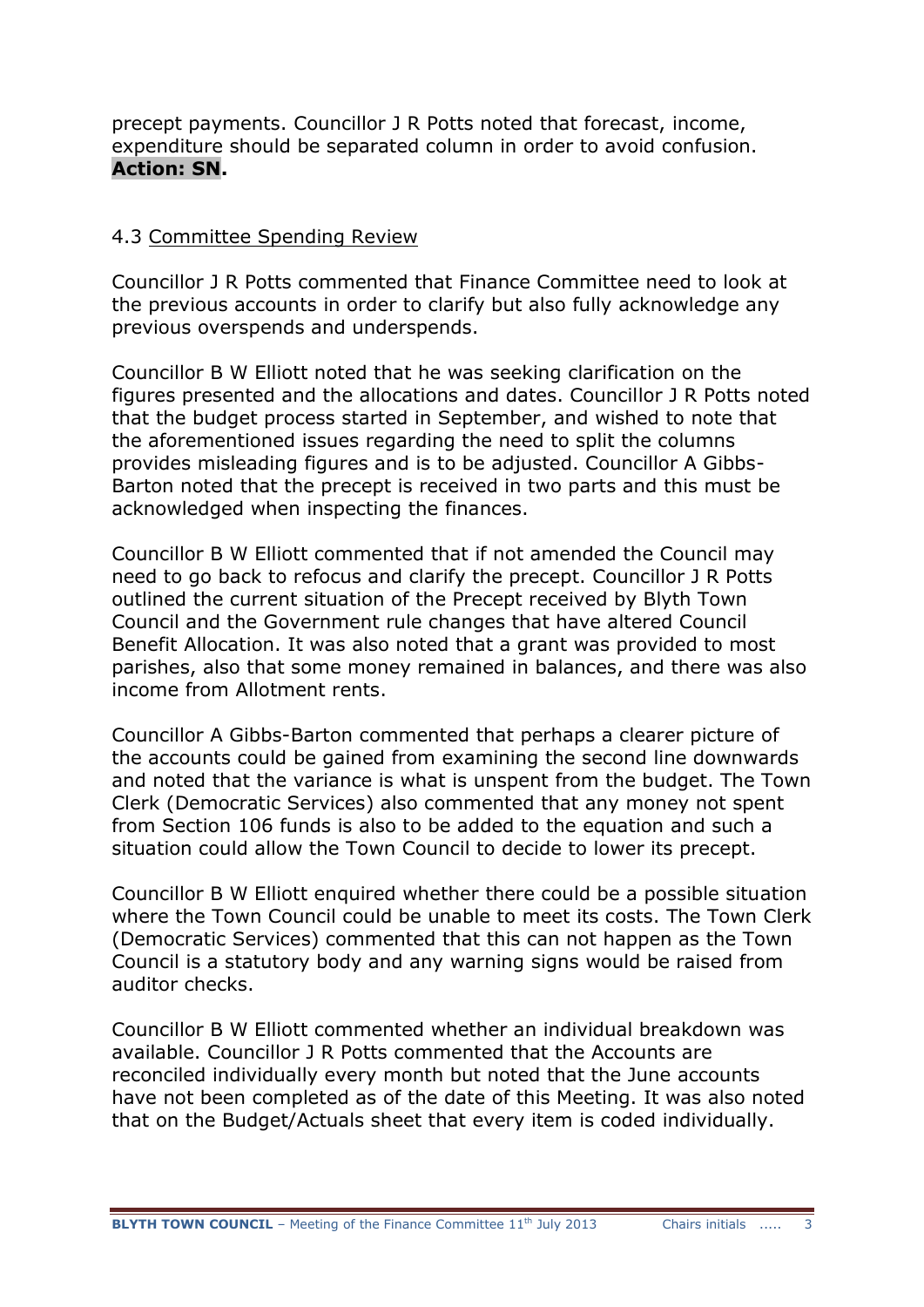Councillor B W Elliott also enquired as to whether there was an underspend last year within the Accounts. Councillor J R Potts commented that there was an under spend. Councillor A Gibbs-Barton noted that money has been set aside to pay for things. The Town Clerk (Democratic Services) noted that the Auditors have mentioned that the Council could have one and a half times the precept which is the industry standard. Councillor B W Elliott raised concerns that if money is set aside why it couldn't be allocated to support concerns which had been raised to him by constituents regarding the Newsham Allotment Site. Councillor J R Potts reiterated the importance to have the ability to predict spending. The Town Clerk (Democratic Services) commented that the Council needs to be able to be reactive to potential opportunities and that may arise throughout the year. It was noted that key to this ability was the presence of reserve funds and that at present the Town Council had a quarter of the recognized industry standard available.

The Town Clerks suggested that Councillor B Elliott could make an appointment with them to discuss any further issues following the explanations given by the Committee.

# **13/13/5: UPDATE ON THE OFFICE MOVE**

## 5.1 Audit of Equipment

The Town Clerk (Corporate Services) noted that the Officers have conducted an Audit of the Equipment needed.

## 5.2 Update regarding Ebor House

The Town Clerk (Corporate Services) noted that she had received correspondence from previous Landlord outlining that they are seeking for Ebor House to be redecorated and the exterior signage to be replaced. The Town Clerk (Corporate Services) also noted that she had received confirmation from the Business Rates team that the building was no longer occupied by the Town Council from the  $17<sup>th</sup>$  April 2013. Comment was also passed regarding potential issues arising from the Landlord having failed to attend two arranged inspection meetings, and it was suggested that the Town Council should seek to provide the funds for a team of decorators on behalf of the Landlords, subject to a maximum figure.

Councillor J R Potts informed the Committee that it was a term of the lease that the building was to be put back into the state it was at time of lease, he also noted to the Committee the initial and existing state and that due touch issues with the building, that he would prefer that the Landlords provided a team of decorators in order to move on and reach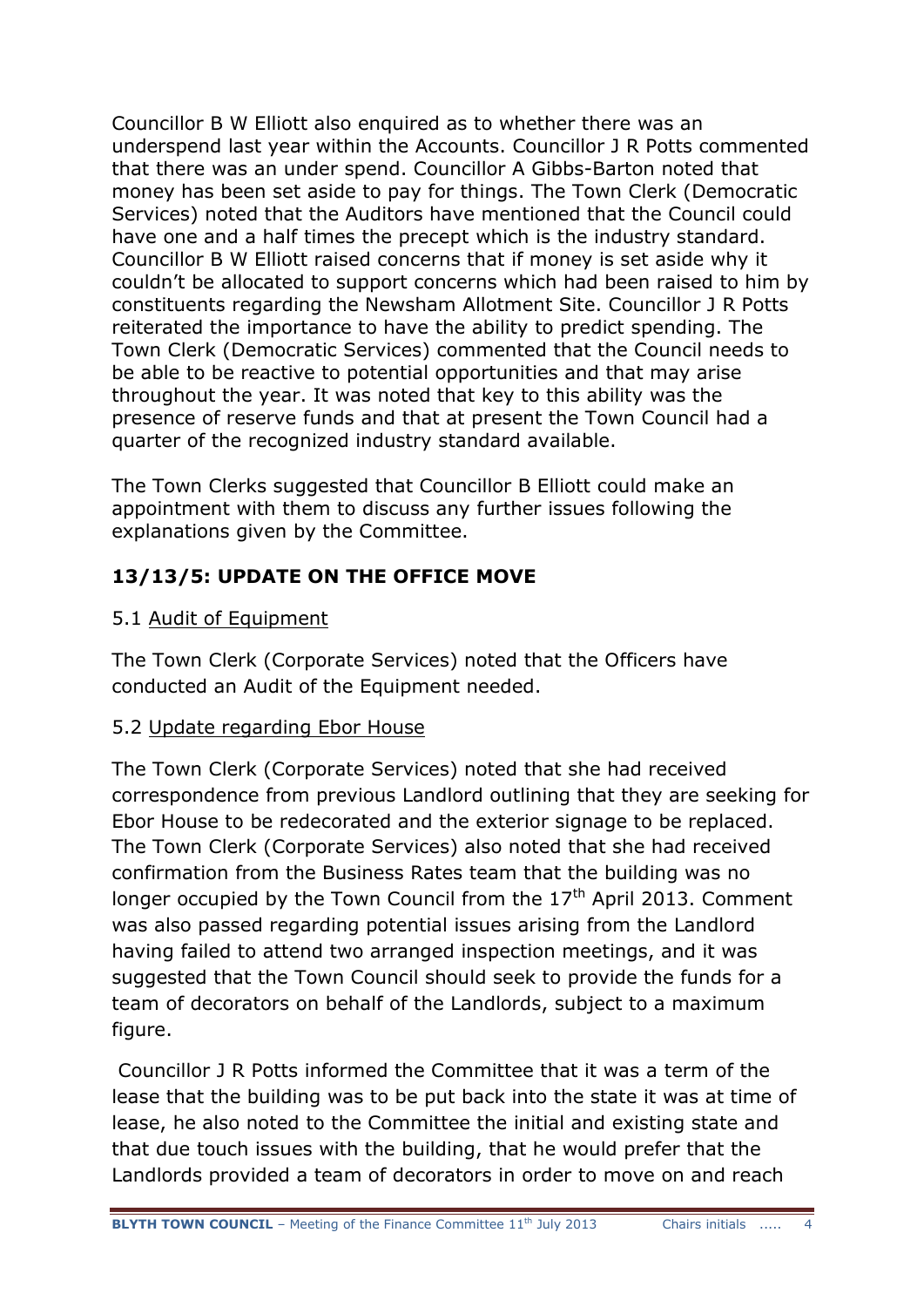the desired quality. Councillor B Elliott noted that the provision of a damp property contravenes County Council rules and an inspection should be sought. He also noted that contacting Environmental Health services would make the Landlord aware of the issues within the building they were seeking to lease.

The Town Clerk (Democratic Services) noted that he was seeking the authority for the Town Clerk (Corporate Services) to be able to negotiate a deal via a pragmatic commercial approach.

Councillor A Gibbs-Barton echoed the concerns of Councillor J R Potts and commented that the redecoration would be used to cover the damp.

The Town Clerk (Democratic Services) outlined his experience of such processes and noted that time is a key resource. The Town Clerk (Corporate Services) expressed disappointment that the arranged meetings did not go ahead in order to address and discuss such issues with the Landlord. Councillor O Potts also commented that there could be potential for bad publicity.

It was **AGREED** that the Town Clerk (Corporate Services) be delegated the authority to negotiate a deal with the Landlord and is to report back to all Members the outcomes.

# **14/13/6: UPDATE ON CONTRACTUAL AGREEMENTS WITH NORTHUMBERLAND COUNTY COUNCIL**

The Town Clerk (Democratic Services) informed the Committee that an updated draft contract had been submitted to Northumberland County Council, following a meeting with Steve Bucknall and Dave Bamford.

The Town Clerk (Democratic Services) also commented that the Town Council is seeking greater responsibility around War Memorials, it has been suggested the Town Council seek an Agency Agreement in order to take responsibility for the land that the Memorials are situated upon, as he noted that his previous experience had shown that land transfers in such locations are usually complex and expensive. This would offer a pragmatic solution. During the Meeting the potential tendering of services from April next year was also discussed. It was agreed that this be taken to the next meeting of the Assets Committee on Tuesday  $13<sup>th</sup>$  August 2013.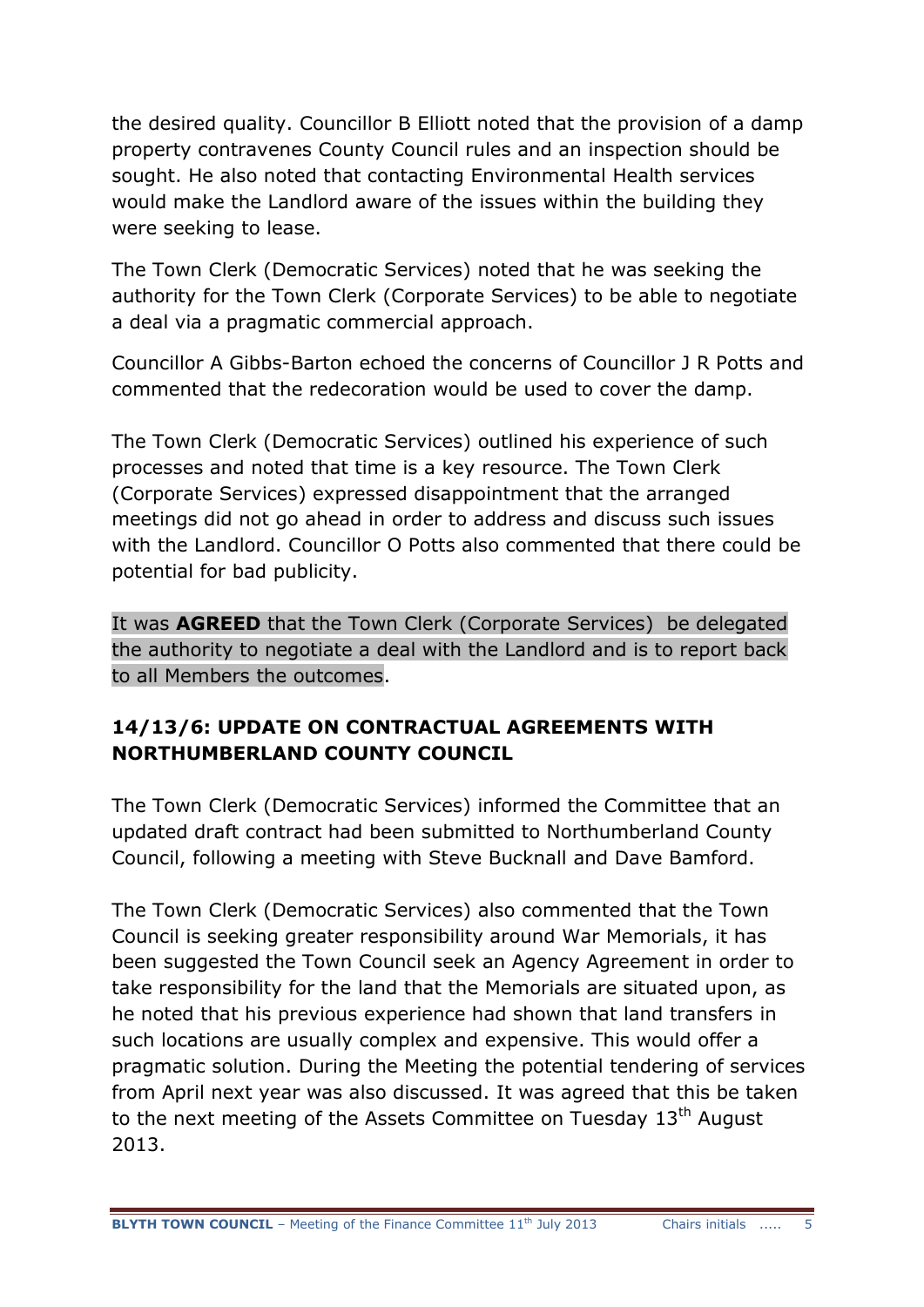The Town Clerk (Corporate Services) commented that Blyth Town Council was the only such authority which had Service Level Agreements where it has been discovered that the agreements did not cover areas such as the painting and re-painting of assets. Councillor J R Potts commented that following progress the Town Council would seek greater levels of autonomy. Councillor A Gibbs-Barton commented that he was glad of the move away from Service Level Agreements towards formal agreements based on the Town Councils own terms.

## **15/13/7: IT AUDIT**

The Town Clerk (Corporate Services) presented the proposal document entitled Internal Review of Equipment and IT Requirements to the Committee.

#### Reception Area

It was **AGREED** that a Coat Rack was to be acquired for the Reception area.

#### Kitchen

Councillor B Elliott commented as to whether potential for a built in hot drinks machine had been considered. He noted the benefits that such a machine could bring to the Town Council and noted that this is a growing industry where representatives are actively seeking custom and can offer reasonable prices. Councillor A Gibbs-Barton commented that not all guests would want plastic cups.

Councillor O Potts noted that Councillors should be responsible for any events or Meetings held with invited guests.

It was **AGREED** that proposals concerning the provision of wider refreshment services was to go to the Meeting of the Full Council. It was also **AGREED** that a coffee machine is to be costed. **Action: LF.**

#### Members' Room

It was **AGREED** that Councillor Doug Rutter is to be reimbursed for the purchase of a 5m USB Cable, a coat rack is also to be purchased.

#### Council Chamber

It was **AGREED** that a TV stand, Media Stand and 2 further rectangular folding tables be purchased.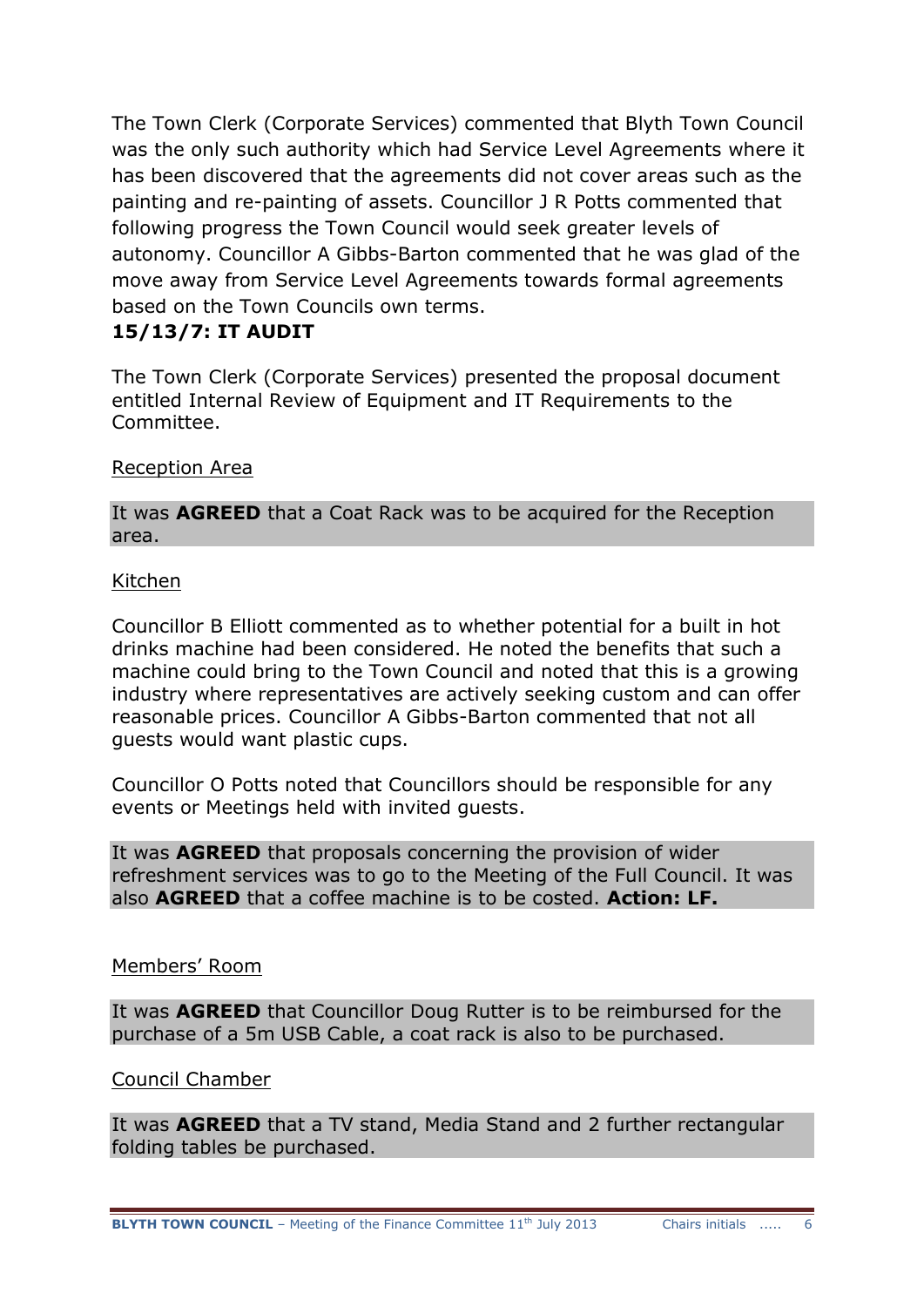#### Town Clerk (Democratic Services)

#### It was **AGREED** that Dragon Dictation Software be purchased

Main Office

It was **AGREED** that Two Desk End Bookcases and new Desktop Computers be purchased for the Assets Office and the Committee Clerk.

Store Room

It was **AGREED** that a Tall Metal Cupboard and a coat rack was to be purchased for this room.

Other Equipment

It was **AGREED** that supplies of High Vis Vests and Jackets, hard hats, safety specs and over specs are to be purchased.

It was noted by the Committee that these as well as for safety they are useful for PR purposes. Councillor A Gibbs-Barton commented that these are requirements and thus must be purchased.

### **16/13/8 TOWN COUNCIL INSURANCE COVERAGE**

The Town Clerk (Corporate Services) commented that she had received a renewal offer from the Came and Co (Insurance Brokers). It was outlined that a discount of 12% was offered for taking out a three year plan and a 5% reduction offered over a shorter plan.

The Committee enquired as to Public Liability Coverage, other figures relating to fidelity bonds and negligence. It was **AGREED** that the Town Clerk (Corporate Services) was to check the coverage regarding these matters. **Action: SN.**

The Town Clerk (Democratic Services) commented that in his experience and wider context that this was a very good deal. This was seconded by the Town Clerk (Corporate Services) who noted that she would recommend the 3 year renewal.

Councillor B Elliott enquired as to whether Councillors are individually responsible for staff within the Council. It was noted that the Councillors are not so responsible as the Council is a corporate body.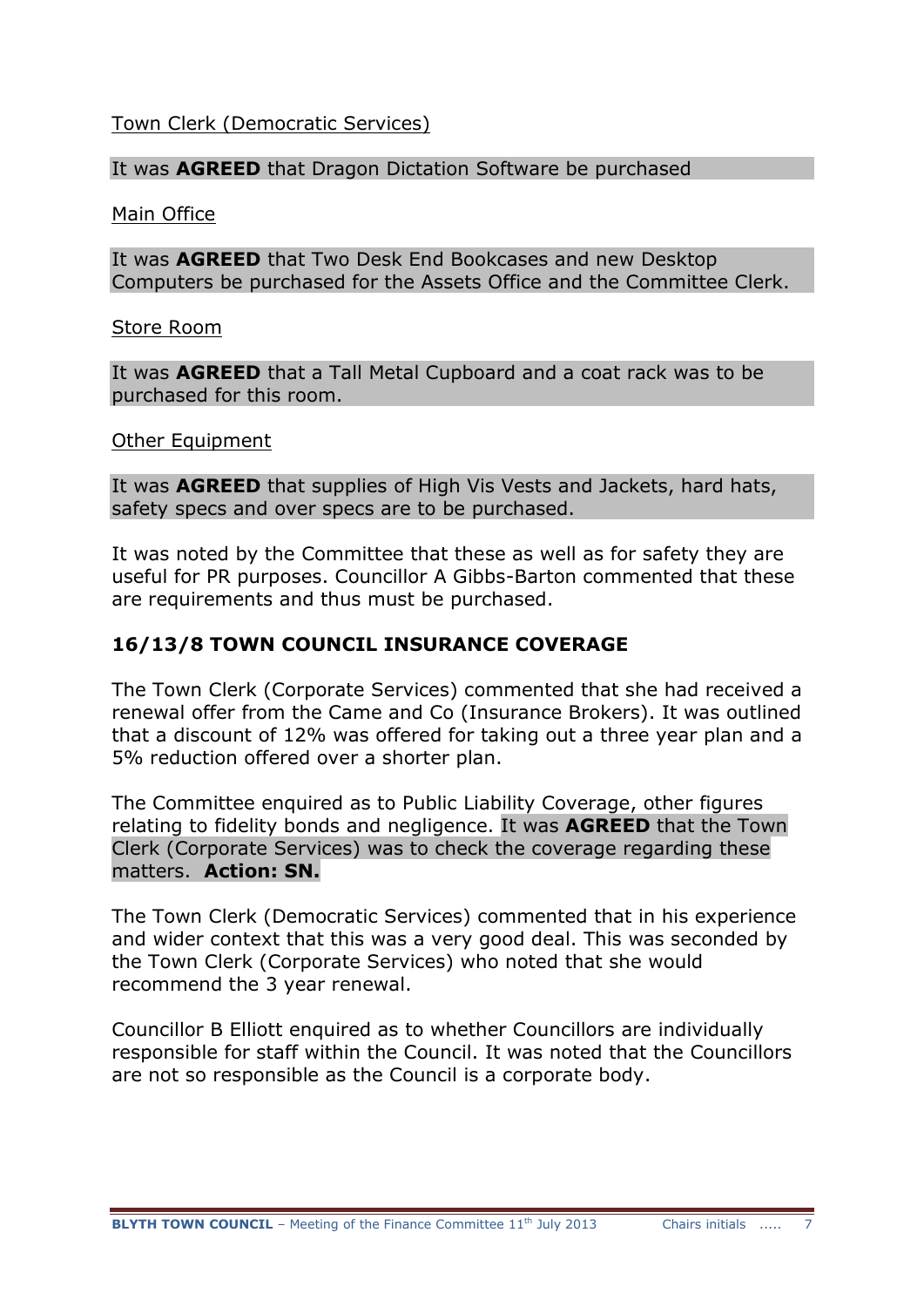# **17/13/9 CREDIT UNION**

The Town Clerk (Corporate Services) informed the Committee that the cheque had been sent and that £7,000 would be used for schemes in Blyth. Councillor J R Potts also provided an outline of the Credit Union and its work.

# **18/13/10 DIRECT DEBIT PAYMENTS**

Councillor J R Potts commented that he had been initially wary and had engaged in conversations with the Co-operative Bank, and noted that the inability of Councils to officially make use of Direct Debits was due to a legislative backlog. It was commented that some bills are to be transferred to direct debit. Councillor A Gibbs-Barton asked whether it had been considered that the Council be able to receive payment via Direct Debit. Councillor J R Potts commented that this could cause issues regarding tracking and wondered whether the number of such transactions would justify such an arrangement. It was **AGREED** the Town Clerk (Corporate Services) was to review this and seek contact with John Harrison. **Action: SN.**

# **19/13/11 USE OF LOCAL CONTRACTORS**

The report from the Town Clerk (Democratic Services) was discussed by the Committee. It was noted that the report is in line with current legislation and that its adoption would make the Town Council ahead of the Northumberland County Council, in proposing that preference be given to Blyth Businesses.

Councillor B Elliott noted that many potential applications may be put off by the forms and tendering process and suggested that the Council provide support with applications. Councillor A Gibbs-Barton noted that inclusion must be a key consideration throughout the tendering process. The Town Clerk (Democratic Services) noted that Town Councillors are able to help with applications as long as this is declared during the process, however recommended against Officer involvement as an audit trail would be needed.

The Report **AGREED** and also the Town Council be recommended to attach the report as an appendix to the Financial Regulations. **Action: SER**

## **20/13/12 ANY OTHER BUSINESS AND ITEMS FOR URGENT ATTENTION.**

An update regarding the situation with the External Auditor was provided to the Committee.